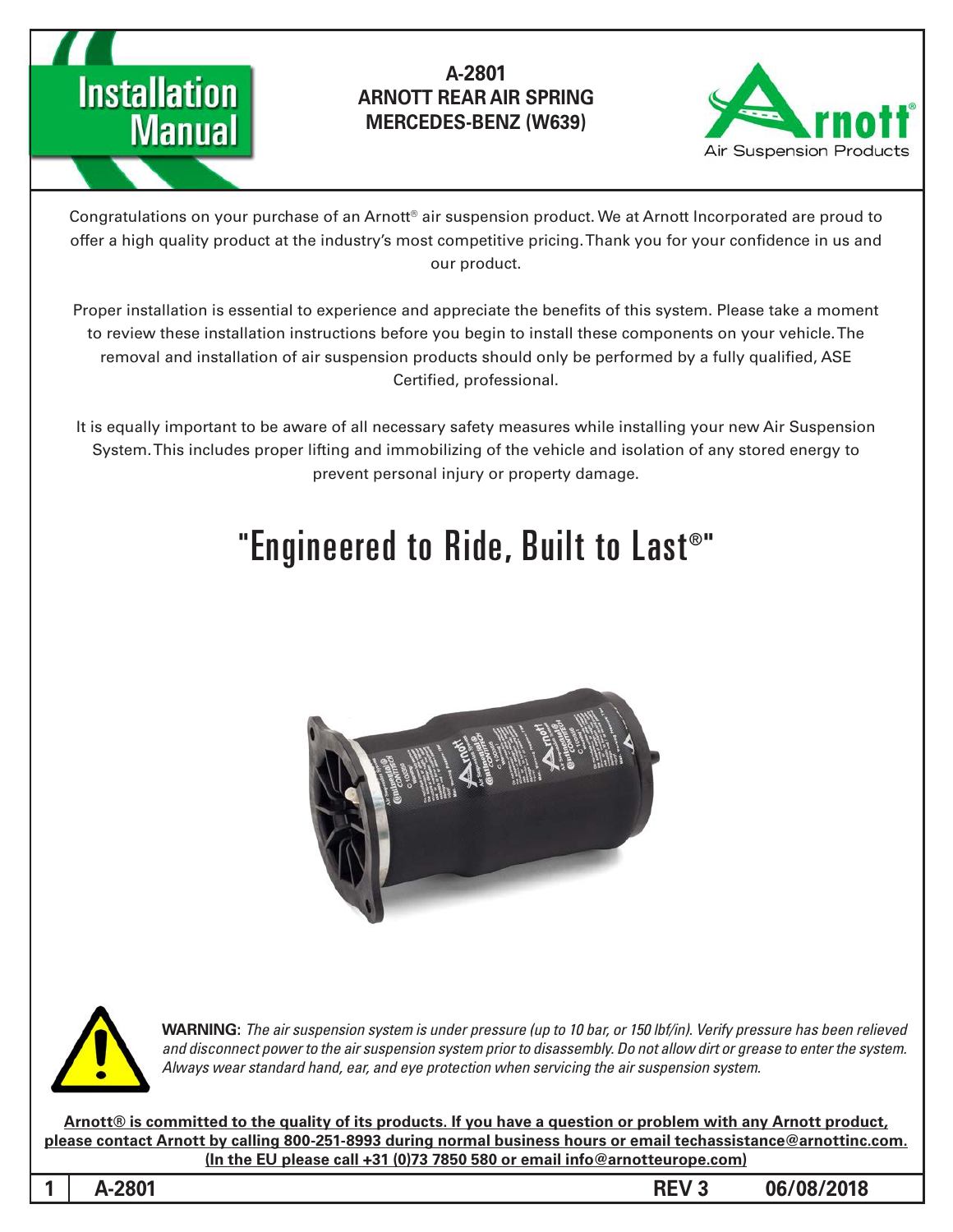



#### **GENERAL INFORMATION:**

Reading this manual signifies your agreement to the terms of the general release, waiver of liability, and hold harmless agreement, the full text of which is available at www.arnottinc.com.

- Not to be stored below  $5^{\circ}$ F (-15 $^{\circ}$ C) or above 122 $^{\circ}$ F (50 $^{\circ}$ C).
- Avoid damage to air lines and cables.
- Removal and installation is only to be performed by fully qualified personnel.
- Use car manufacturer's diagnostic software.

**CAUTION:** Damage to the vehicle and air suspension system can be incurred if work is carried out in a manner other than specified in the instructions or in a different sequence.



To avoid the possibility of short circuits while working with electric components consult your owner's manual on how to disconnect your battery.



Consult your vehicle owner's manual, service manual, or car dealer for the correct jacking points on your vehicle and for additional care, safety and maintenance instructions. Under no circumstances should any work be completed underneath the vehicle if it is not adequately supported, as serious injuries and death can occur.

#### **AIR SPRING REMOVAL**

- 1. RAISE THE VEHICLE.
- 2. REMOVE THE APPLICABLE REAR WHEEL.
- 3. LOCATE AND REMOVE THE AIR LINE CONNECTION AT THE VEHICLES COMPRESSOR ASSEMBLY.
- 4. LOCATE AIR SPRING. (FIGURE A)

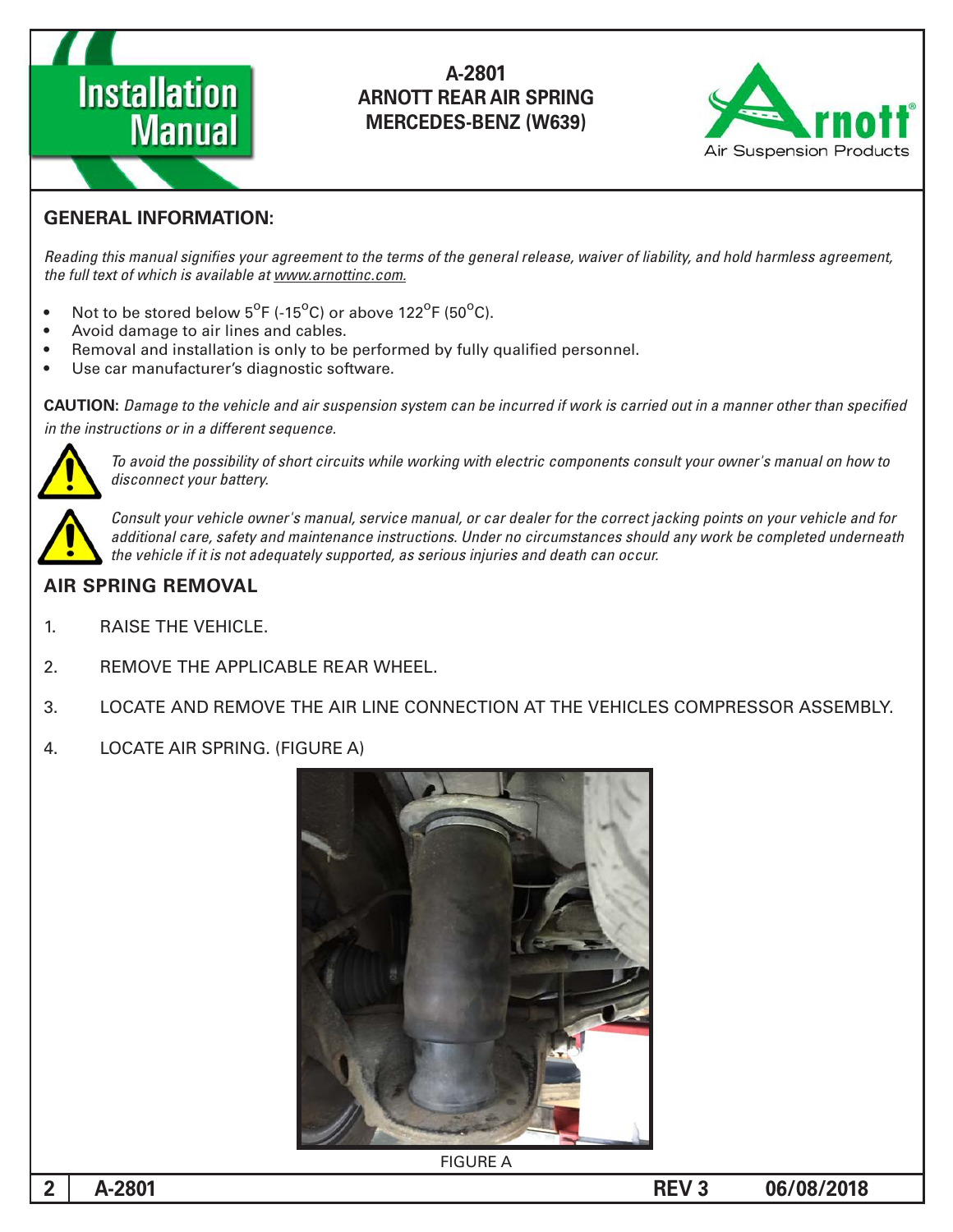



5. REMOVE AIR SPRING BY LOOSENING AND REMOVING THE (2) SCREWS HOLDING IT INTO PLACE AND DISCONNECTING THE AIR LINE BY UNSCREWING IT FROM THE AIRSPRING'S TOP MOUNT. (FIGURE B)



**FIGURE B** 



*Prior to inserting the existing air line into the* **AIR FITTING REMOVAL** *CON new air fitting you will need to remove the old original equipment air line fitting.* 

**SCRATCHES AND/OR DEEP CUTS IN THE AIR LINE CAN RESULT IN POSSIBLE LEAKS.** INSPECT THE AIR LINE **BEFORE INSERTION. AIR LINE NEEDS TO BE REPLACED IF DAMAGED. :NOTE**



A-2801 **CONSERVANT CONSERVANT CONSERVANT CONSERVANT CONSERVANT CONSERVANT CONSERVANT CONSERVANT CONSERVANT CONS**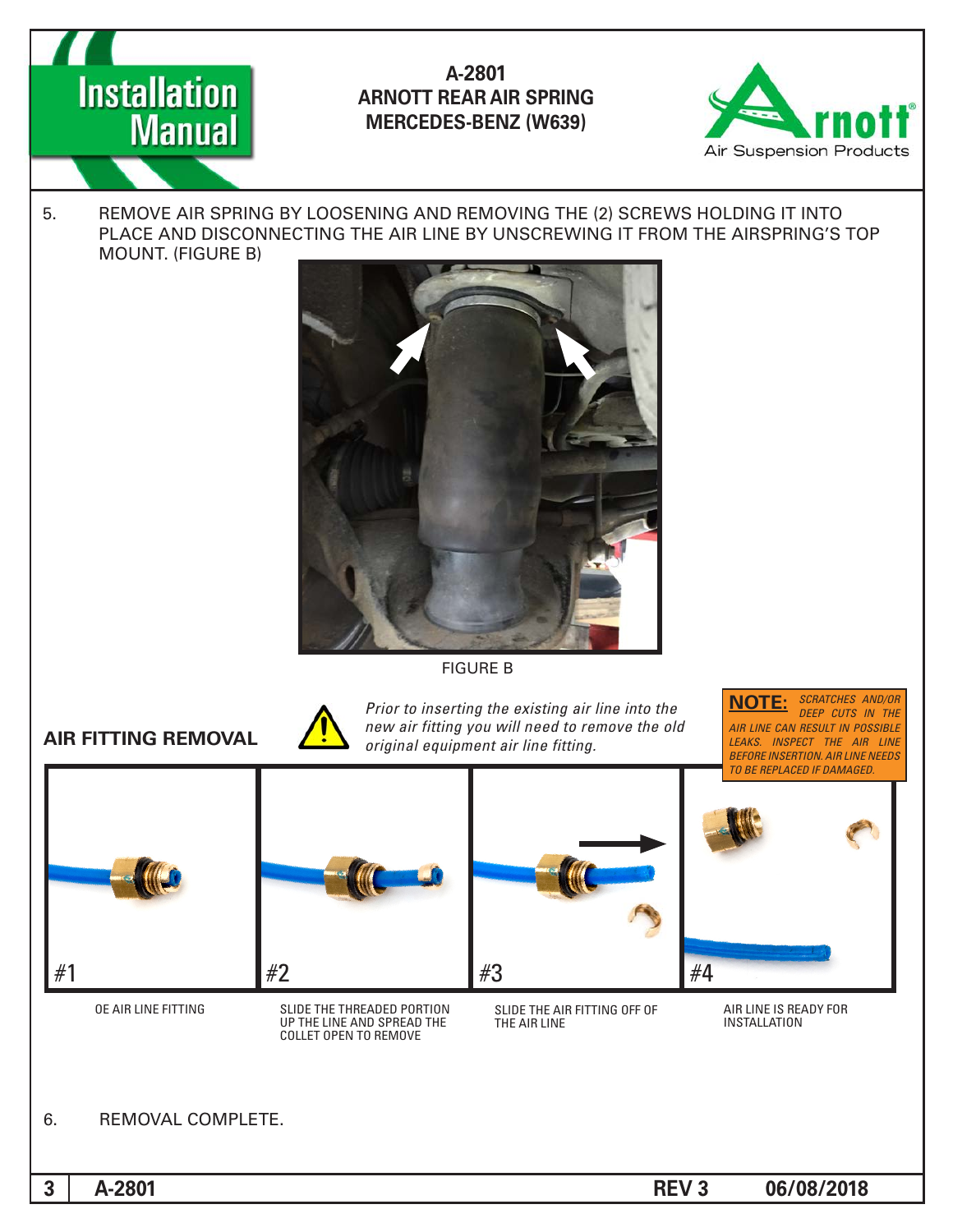



## **AIR SPRING INSTALLATION**

Tighten all nuts and bolts to manufacturer's specifications during the installation process.

1. OBTAIN THE NEW ARNOTT SPRING. (FIGURE C)



**FIGURE C** 

2. CONNECTTHE AIR LINE ATTHE TOP OF THE AIR SPRING. (FIGURE D)



**FIGURE D**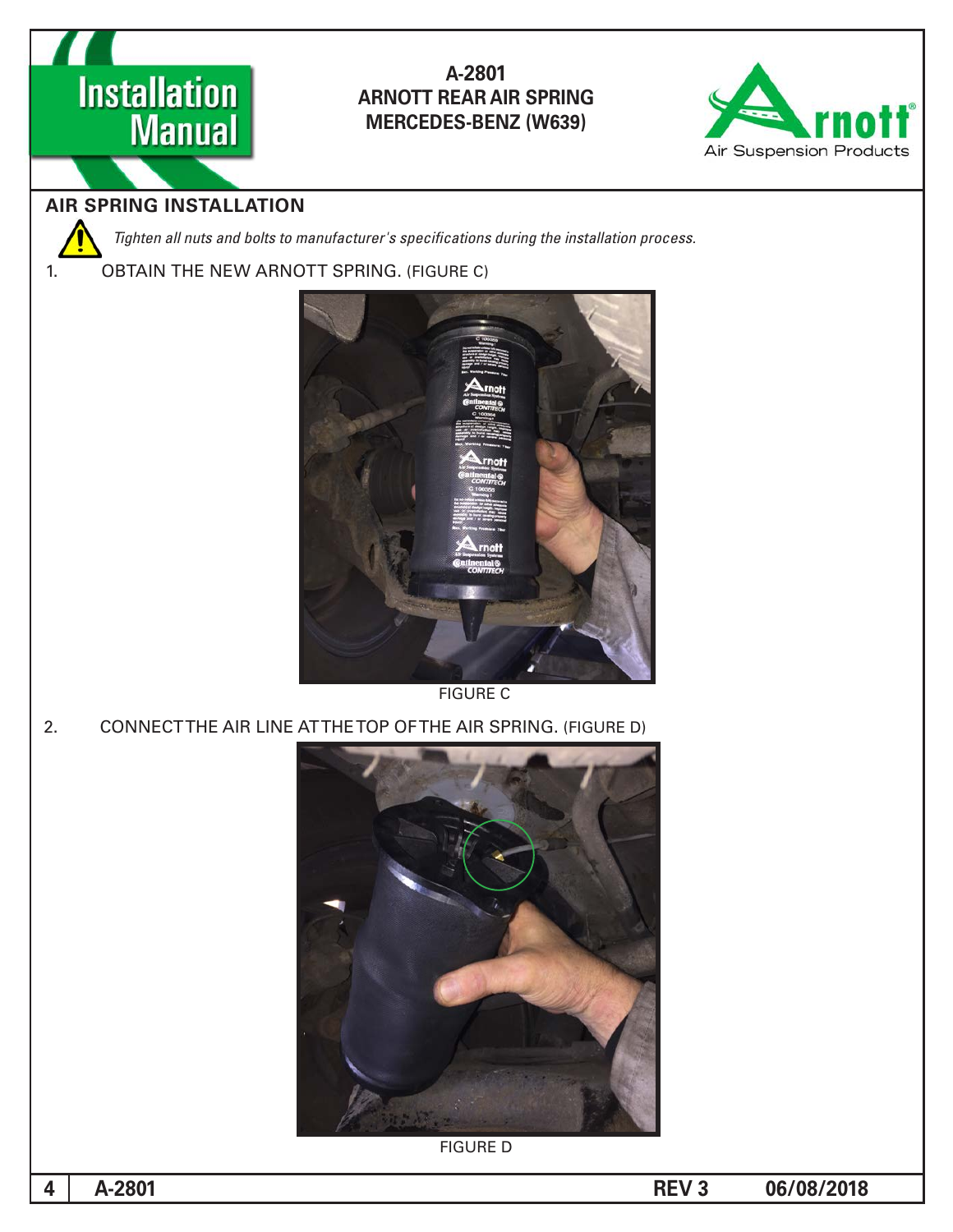



#### **- INSTALLATION**



 *OF DISPOSE & REMOVE RECEIVED AS SHIPPING PIN* 

*INSERT THE AIR LINE INTO PRESS AND FITTING THE* UNTIL FIRMLY SEATED

WITH THE AIR LINE INSERTED,<br>PULL AIR LINE OUTWARD TO **LOCK AND ENSURE A SECURE** *CONNECTION*

3. REINSTALL MOUNTING HARDWARE. TIGHTEN TO MANUFACTURE'S SPECS. (FIGURE E)



**FIGURE E**